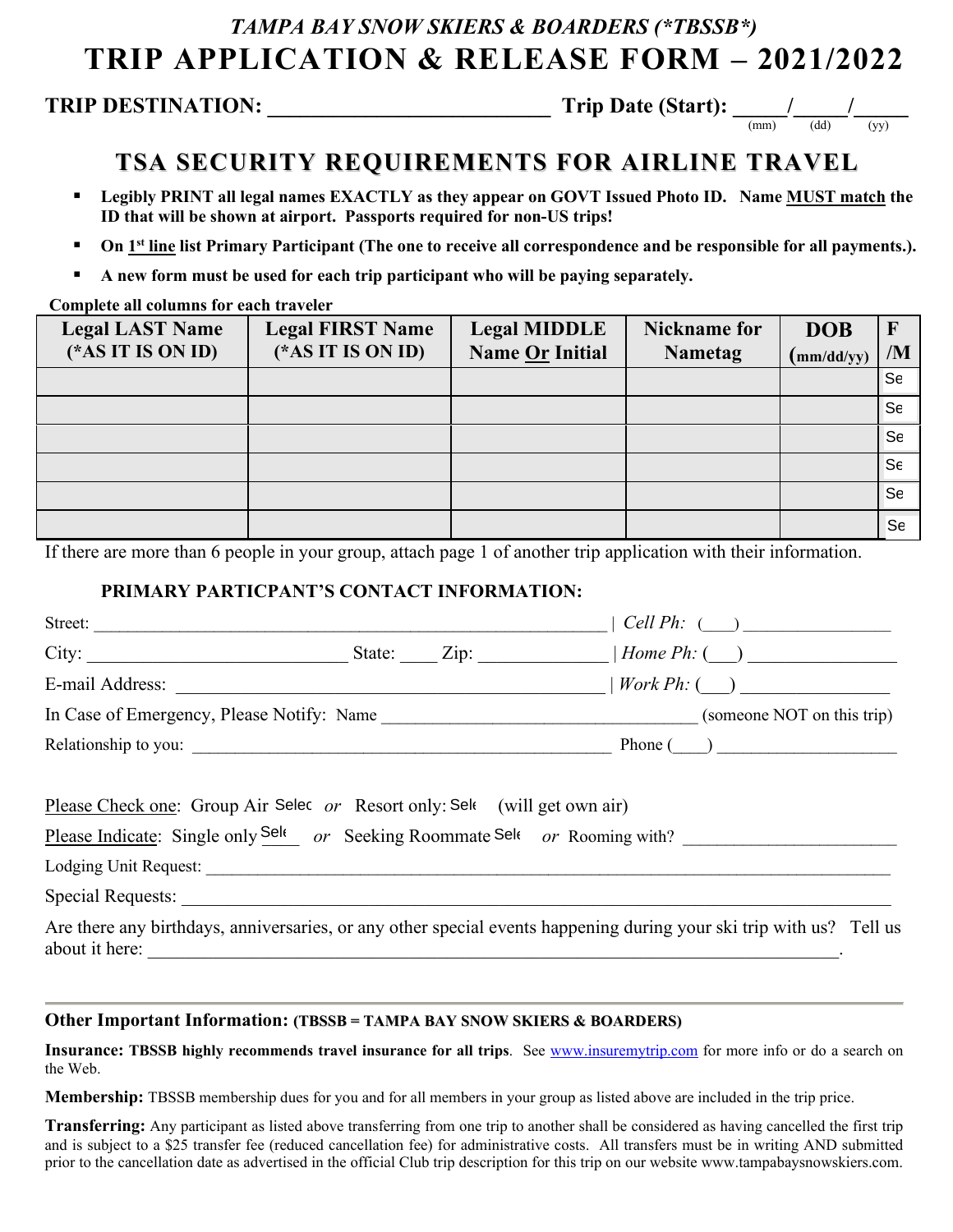**Roommates: It is the responsibility of all participants to assure "compatibility" prior to signing up**. Trip leader will assist; but is not responsible for finding roommates. Space is held for singles only if participant is willing to pay single rate if a roommate is not found.

**Seats and Bedding:** TBSSB will make every effort to accommodate requests for airline seating and condominium/hotel/lodge bedding configuration. However, we cannot guarantee any particular seats or bedding arrangements, as we have no control over this.

**Resort Only:** Resort-only participants will be responsible to arrange and bear the cost of ground transportation to & from the airport to the resort. Space on Club buses can be used **if available** *(check with your trip leader)* if traveler is present before the bus departs.

**Airlines:** TBSSB is not responsible for airline schedule changes, delays or cancellations, nor any change of airlines due to weather or any other reason.

**Frequent Flyer**: It is not the responsibility of TBSSB to ensure the credit of any frequent flyer mileage to a traveler's account. This must be done by the traveler themselves. While TBSSB may submit your frequent flyer number to the airline if provided to the trip leader, ultimately you are responsible to make sure the airline has it in their system.

**Trip Prices:** Participants are subject to all new fees or taxes imposed by either the government, airline, lodging or any agency involved.

### All airlines, ground transportation& ski lodgings are Non-Smoking.

#### **Release of Liability and Hold Harmless Agreement:**

I, as the Primary participant, and those participants (GENERAL MEMBERSHIP) who are listed by me on page one who are members of my group, understand that TAMPA BAY SNOW SKIERS & BOARDERS ("TBSSB or Club") acts only as a coordinator of any trips or other Club activities, and is not a Seller of Travel Services as defined by Florida Statutes Chapter 559, as amended, or any similar Federal or State statute or regulation. As such, the undersigned, on behalf of him/herself and all members of his/her group, understands that the Club, as a trip coordinator, accepts no responsibility for the services or products of any person, ski area, airline, motor coach, hotel, insurance company, ski rental company, mountain resort, or organization whatsoever rendering any of the services or accommodations being offered on any trip. Trip and other activity fees are based upon current tariffs and are subject to change without notice. The Club accepts no responsibility, in whole or in part, for any delay, delayed departure or arrival, missed air travel or other carrier connections, loss, damage, or injury to person or property, or any mechanical defect or failure of any nature whatsoever, or for any substitution of lodging or a common carrier with or without notice, or for any additional expenses occasioned thereby. I/we fully understand that the Club is a voluntary association run by volunteers only, who are not professionally trained in conducting trips or other Club activities. As such, by participating in any such trip or Club activity, I/we do not rely upon the expertise of any Director, Officer, Trip Leader, Activity Coordinator, or any of the Assistants on any such trip. I, and all members of my group, hereby expressly acknowledge that snow riding and similar activities are inherently dangerous, and we hereby acknowledge the hazards inherent to the sport of snow skiing or snowboarding as well as bicycling or other trip activities, and hereby assume all risk of injury or damage incident to such activity. As such, I/we hereby agree that I/we are solely responsible for our personal safety and conduct, and that as a participant, my group members and I hereby jointly and severally absolve, release, waive, and forever discharge any and all liability, claims, or demands against the Tampa Bay Snow Skiers & Boarders, and any of its Officers, Directors, Agents, Trip Leaders, and Assistant Trip Leaders which may arise out of or otherwise be related to any injury, damage, or pecuniary loss by reason of any such Club membership or activity or participation in said organization. In further consideration for the mutual benefit derived from the joint participation by membership in the Club, and participation in Club related activities, I/we fully understand that I am responsible for meeting all payment deadlines and obligations to the Club in a timely fashion. Should I/we miss any departure, or cancel after the established cancellation date, I/we understand that I/we may not be able to recover any part of my/our trip or activity payment. Furthermore, I, and my group members, hereby agree that the Club shall not be responsible for either myself or any member of my group who is denied entry into any state, territory, providence, or country because of any prior criminal convictions, civil offences, or by reason of any rules or regulations propagated by the US Department of Immigration and Naturalization Services including, but not limited to, laws and regulations governing the issuance and renewal of US Passports and/or Travel Visas. Furthermore, I agree to indemnify and hold harmless the Club, its Officers, Directors, Agents, Trip Leader, and Assistant Trip Leaders from any and all loss for expenses incurred by or attributable in any way with any ski trip or other Club sponsored activity. I/we agree to abide by the By-Laws, Rules, and Regulations of the Club and the Trip Leaders in connection with any trip or other Club activity. Furthermore, should any dispute arise out of my Club membership or participation in any Club sponsored activity or trip, then both the Club and I/we agree to submit any such dispute for resolution to binding, mandatory arbitration before the American Arbitration Association (AAA) to which we agree that the then current edition of the Commercial Rules of Arbitration of AAA shall apply. Each party shall bear their own cost and expenses incident to said arbitration proceedings. I/we further agree that the Venue for any such arbitration proceedings shall be Hillsborough County, Florida unless otherwise agreed in writing by the parties. I/we further agree that Florida law shall apply to any dispute arising out of or incident to this Agreement.